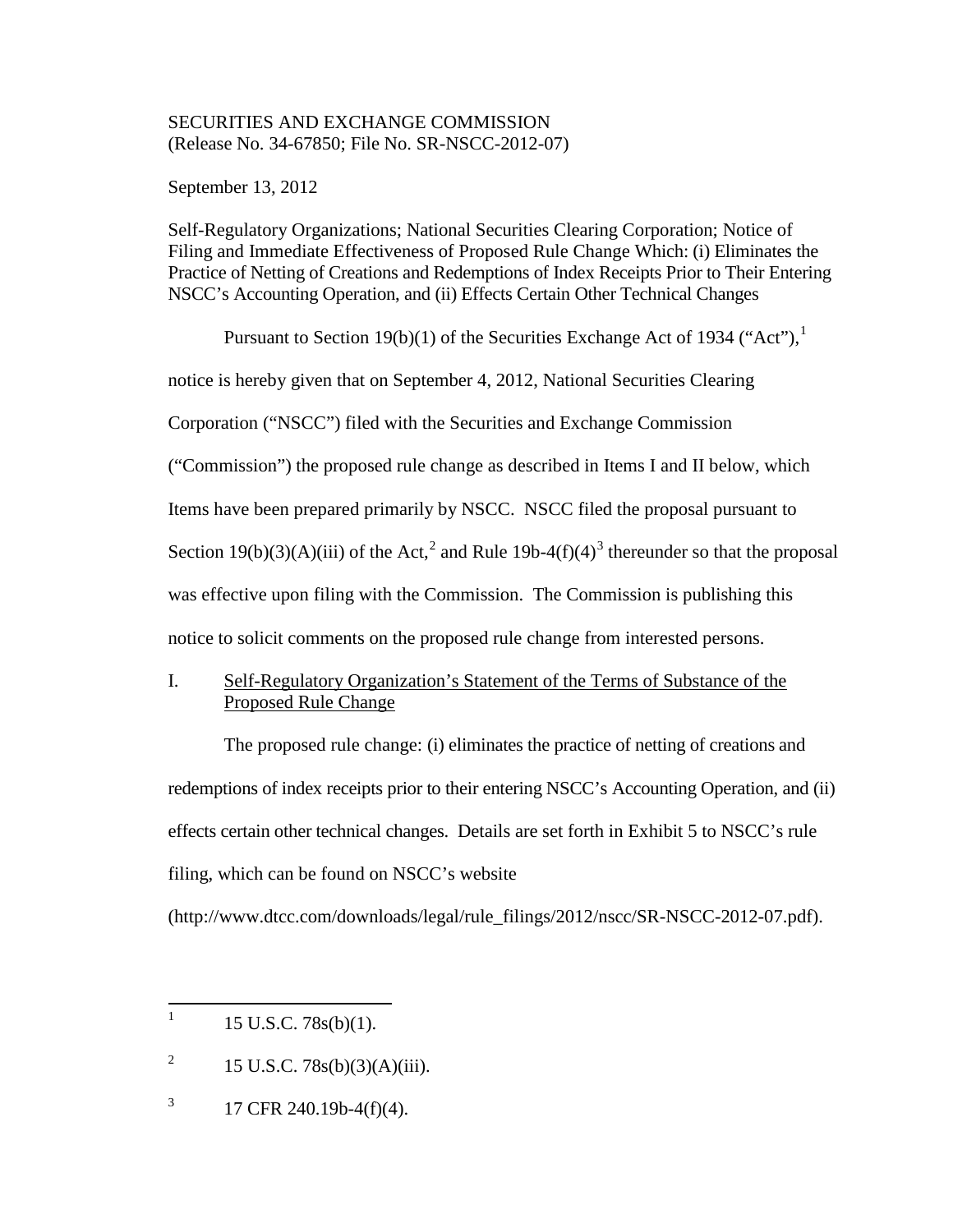# II. Self-Regulatory Organization's Statement of the Purpose of, and Statutory Basis for, the Proposed Rule Change

In its filing with the Commission, NSCC included statements concerning the purpose of and basis for the proposed rule change and discussed any comments it received on the proposed rule change. The text of these statements may be examined at the places specified in Item IV below. NSCC has prepared summaries, set forth in sections (A), (B) and (C) below, of the most significant aspects of such statements.

### (A) Self-Regulatory Organization's Statement of the Purpose of, and Statutory Basis for, the Proposed Rule Change

NSCC reports on, clears and settles domestic index receipts (i.e. shares in exchange-traded funds ("ETFs")) and their underlying component securities through a creation/redemption process, which is initiated by a Member. As more fully described below, the purposes of the proposed rule change are to: (a) discontinue the current practice of netting of ETF transactions prior to entering the Corporation's Accounting Operation in order to: (1) harmonize ETF processing with that for other transaction types and (2) better facilitate Members' internal reconciliation processes, and (b) make certain technical corrections and clarifications to the Rules text with respect to current ETF processing.

NSCC's index receipt processing supports: (a) the establishment of index receipt units (creation), whereby a Member will deliver the underlying component securities or cash to the index receipt agent and receive index receipts, and (b) the redemption of index receipt units whereby a Member will deliver the index receipts and receive the underlying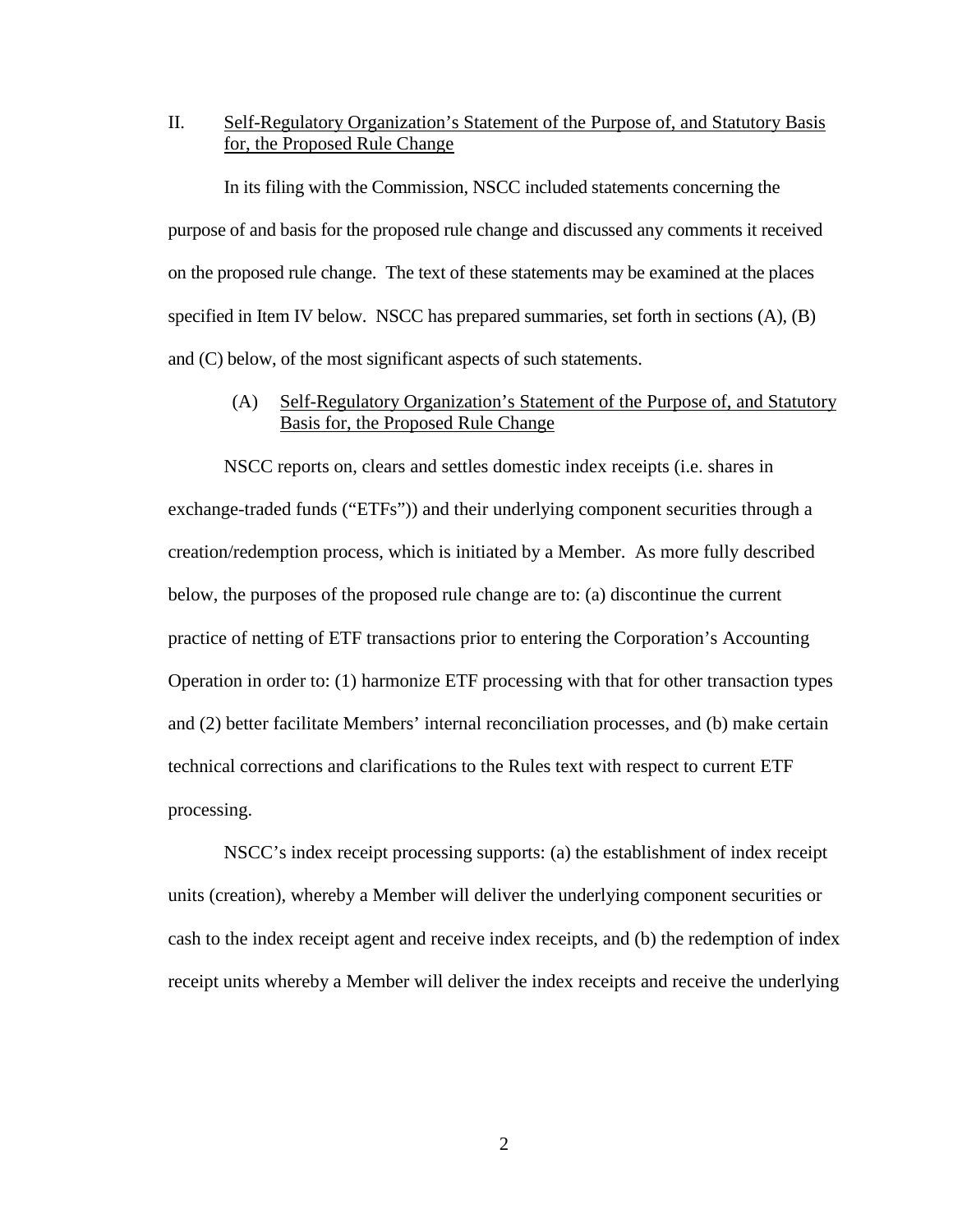components or cash. NSCC facilitates the processing of these transactions as set forth below. $4$ 

NSCC's process for handling of index receipt transactions is set forth in Procedure II, Section G. On the day before trade date (T-1), an index receipt agent transmits files to NSCC which contain information regarding the underlying composition of index receipts for creates and redeems occurring the next business day. That evening, NSCC compiles the information and provides the respective Members with a portfolio composition report/file that lists the composition of index receipts eligible for processing. The file displays the proportionate amount of underlying components or cash<sup>[5](#page-2-1)</sup> that comprise each index receipt. This file also contains a cash balancing component, which is an estimation of accrued dividends, cash-in-lieu of securities and any necessary balancing amount.<sup>[6](#page-2-2)</sup> The portfolio information contained in this file is used for creation/redemption processing the next day, or Trade Date (T). On T, by such time as

<span id="page-2-0"></span><sup>&</sup>lt;sup>4</sup> For the NSCC rule filing which implemented ETF processing, see Securities Exchange Act Release No. 31601 (December 16, 1992), [File No. SR-NSCC-92-08].

<span id="page-2-1"></span><sup>&</sup>lt;sup>5</sup> In 2008, NSCC expanded its index receipt processing to allow for creates and redeems using cash as the sole underlying component. This allows Members and their agent banks to create and redeem index receipts whose underlying components are not currently eligible for processing at NSCC (for example, commodity index receipts). The index receipt agent would use the cash to purchase the components, the settlement of which would occur outside of NSCC. See Securities Exchange Act Release No. 58694 (September 30, 2008), [File No. SR-NSCC-2008-07].

<span id="page-2-2"></span><sup>&</sup>lt;sup>6</sup> The balancing amount is designed to compensate for any difference between the net asset value of the index receipt and the value of the underlying index. Among other reasons, a difference in value could result from the fact that an index receipt cannot contain fractional shares of a security. Separately, from time to time, an Index Receipt Agent may use cash-in-lieu as part of the cash balancing amount which means it would substitute the cash value of a component security for a security in the portfolio. For instance, such a substitution may be made due to difficulty in obtaining a particular security. The cash-in-lieu designation is not used where cash is the sole underlying component of a creation or redemption.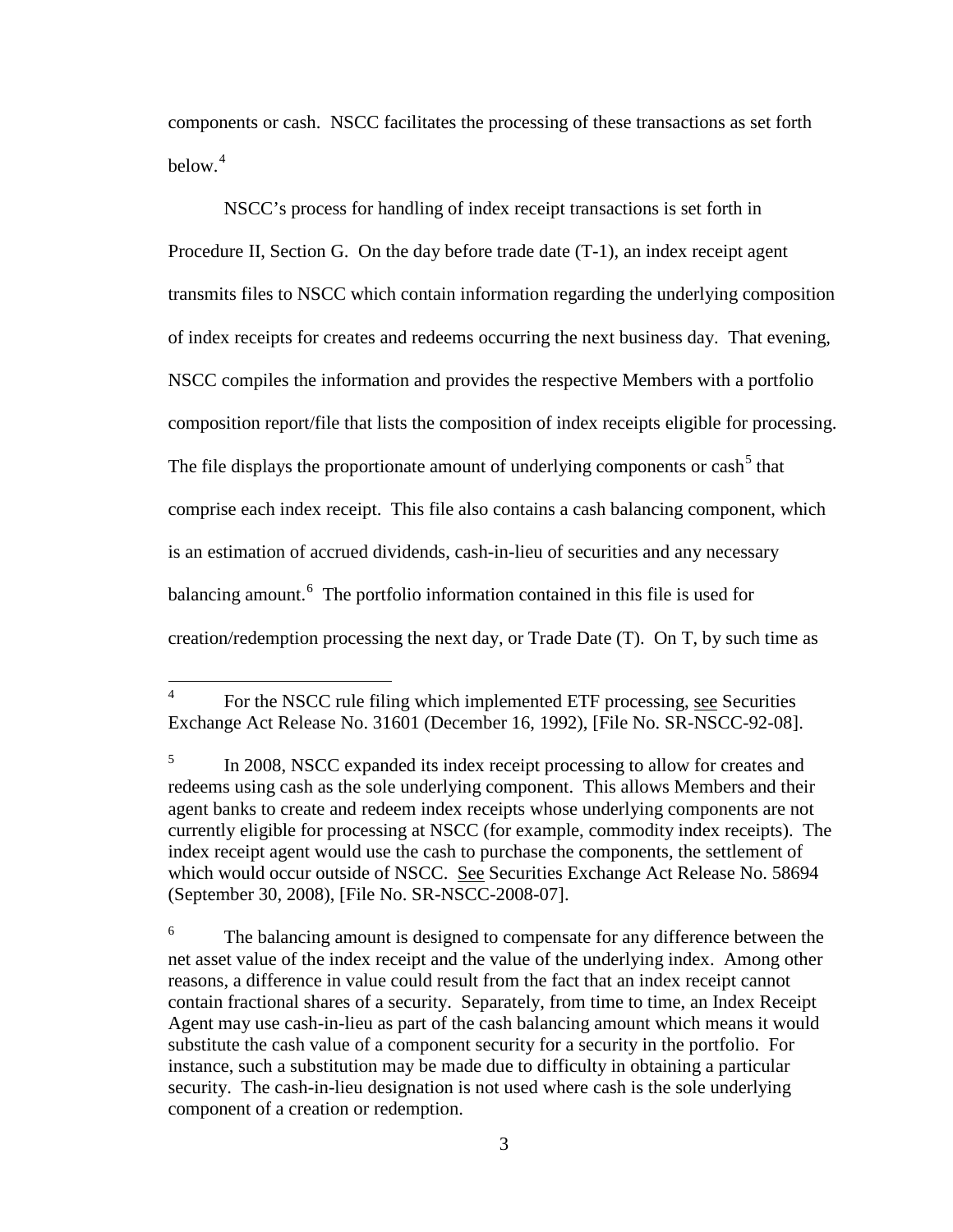established by NSCC, the index receipt agent, on behalf of each Member placing an index receipt order, will report to NSCC the number of index receipts created and redeemed that day. Such transactions constitute locked-in transactions between the index receipt agent and the relevant Members. The index receipt agent also will report the final cash amount and a transaction amount which represents the transaction fee. On the night of T, NSCC transmits an index receipt instruction detail report to Members who had activity on T. The report serves as the contract for the creation/redemption activity and lists the number of component shares, on a netted basis, associated with particular creations and redemptions executed on T. Prior to entering the Corporation's Accounting Operation, each index share instruction is separated into its underlying stock components, and incorporated into the normal equity clearance and settlement process. Unsettled positions in index receipts and their component securities are risk managed as ordinary activity and guaranteed pursuant to the provisions of Addendum K.

Pursuant to the proposed Rule change, creation/redemption index receipt activity will no longer be netted prior to the general netting associated with NSCC's Accounting Operation, and thus will not appear on the Index Receipt Detail Report as netted, but will be reported in gross. The discontinuation of this "pre-netting" practice will harmonize NSCC's processing for ETFs with the processing of other transactions that enter the Accounting Operation which are not netted prior to entering the Accounting Operation. In addition, the reporting of the underlying components for creations and redemptions in gross will better facilitate Members' internal reconciliation processes by providing a comprehensive view of their activity prior to it entering the net. The proposed change will not have a substantive impact on Members or the Corporation, either operationally or

4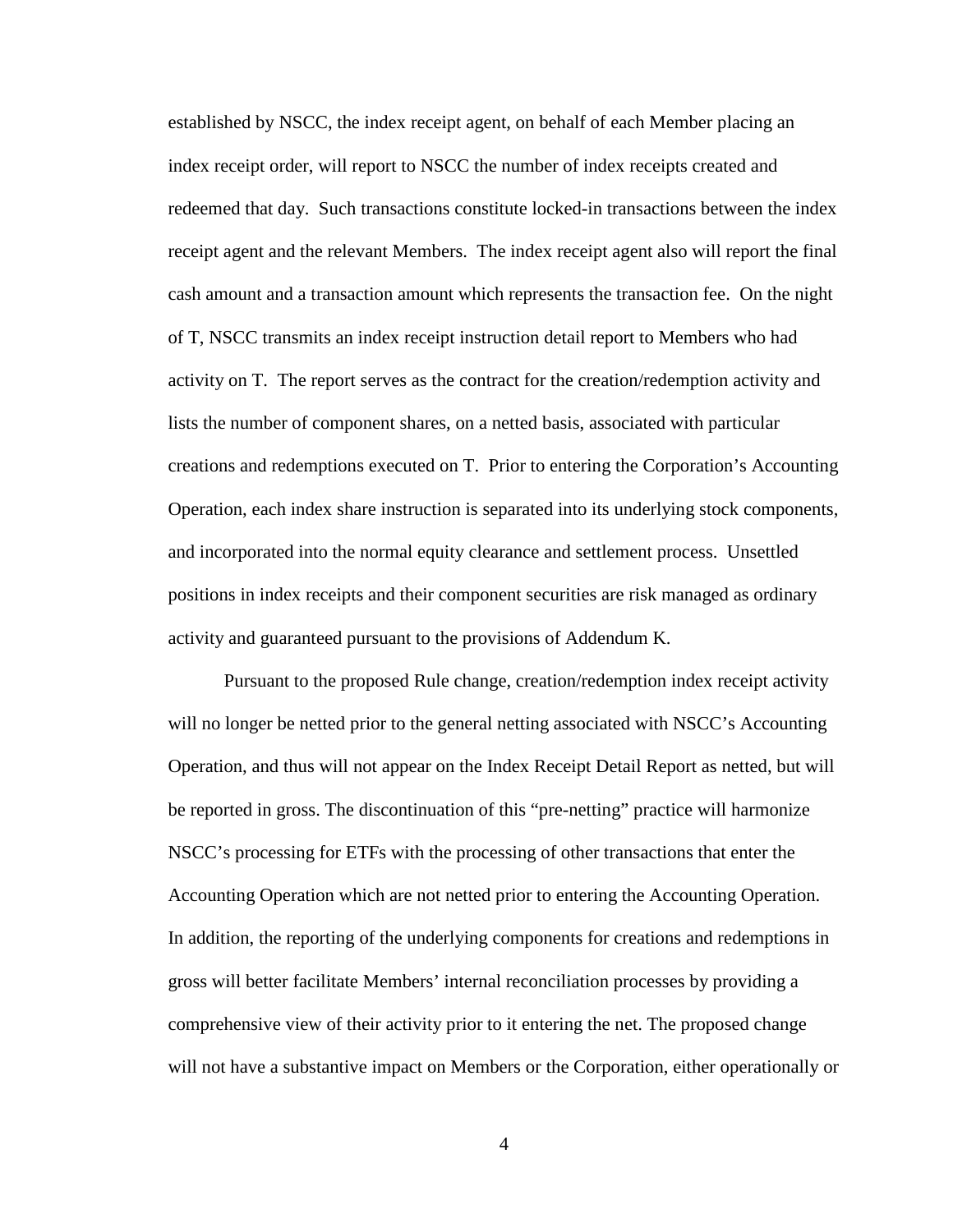from a risk perspective, as a Member's overall positions are mathematically the same, and margined equally, regardless of the whether a Member's create/redeem positions are separately netted prior to processing in the Accounting Operation. (Note: Included in NSCC's fee schedule, as set forth in Addendum A to the Rules, is an "into the net" charge which is volume based in terms of the dollar value of the transactions entering the Corporation's Accounting Operation. In this regard, the proposed change may have an impact on Member billing in that a gross rather than net transaction value for creations and redemptions will be fed into the Accounting Operation.)

In addition, NSCC proposes certain technical corrections and clarifications to the Section G of Procedure II, including to:

- (a) highlight the distinction between cash used as the sole underlying component versus as a partial replacement for underlying components,
- (b) indicate, consistent with the change to eliminate the "pre-net" of index receipts, that the Index Receipt Detail Report will report securities components for a given index receipt transaction in gross,
- (c) make a correction to reflect that the Corporation reports to Members on the Index Receipt Detail Report the details of the creations and redemptions submitted on T rather than T+1,
- (d) clarify that the Index Receipt Detail Report also shows the quantity of index receipt shares associated with the current creation and redemption activity, and

5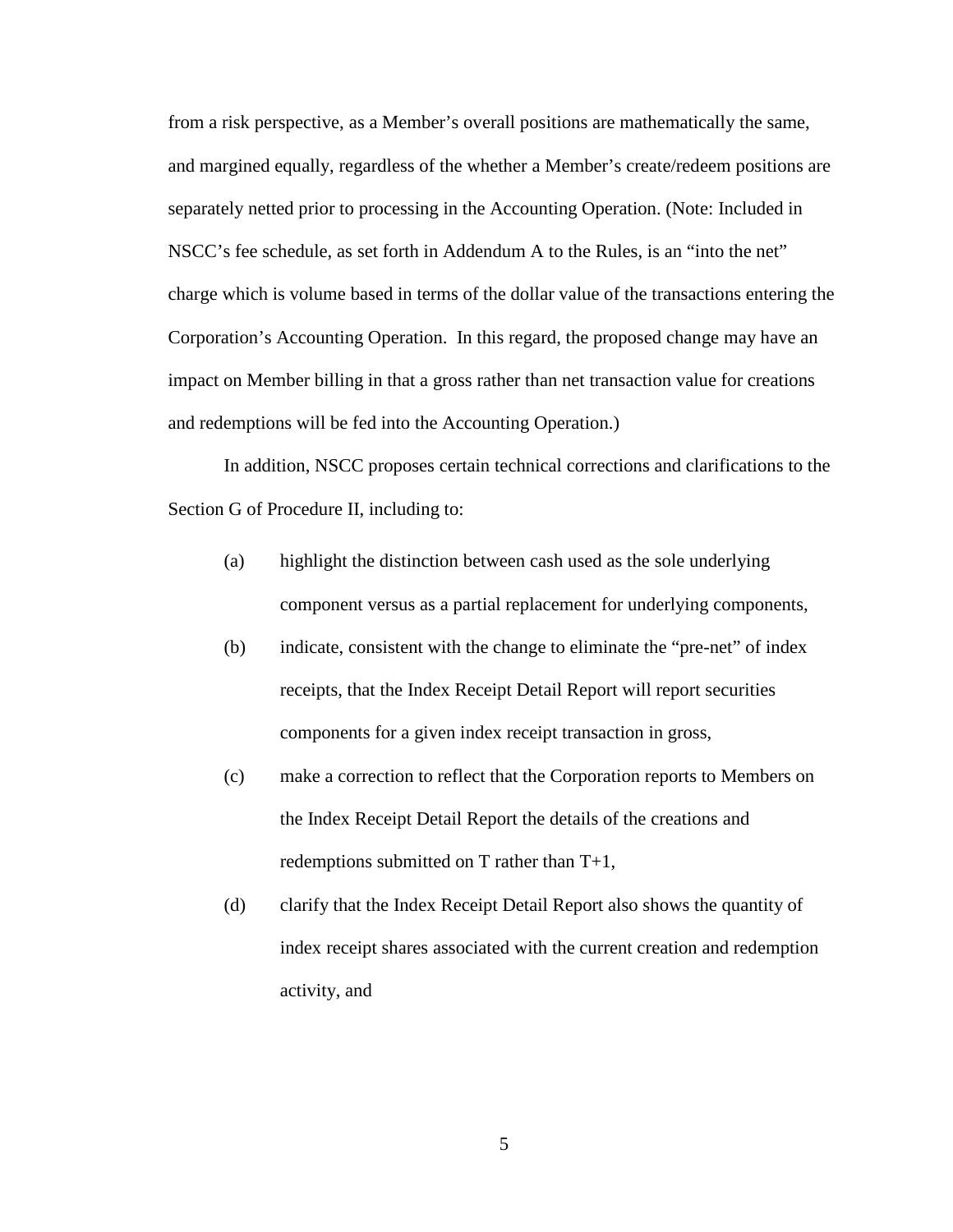(e) delete an incorrect reference that the Index Receipt Detail Report provides the total quantity of securities to be delivered and received on Settlement Date. $<sup>7</sup>$  $<sup>7</sup>$  $<sup>7</sup>$ </sup>

#### *Implementation timeframe:*

NSCC proposes to implement the changes set forth in this filing in the third quarter of 2012. Members will be advised of the implementation date through the issuance of an NSCC Important Notice.

The proposed rule change facilitates the prompt and accurate clearance and settlement of securities transactions by harmonizing the processing of creates and redeems of index receipts with other NSCC activity and enhancing Member's abilities to reconcile such activity, as described above; and is therefore consistent with the requirements of the Act and the rules and regulations thereunder applicable to NSCC. The proposed rule change is consistent with the Principles for Financial Market Infrastructures as it promotes clarity in the Rules with respect to the reporting of contracts and input into the Corporation's Accounting Operation.

### (B) Self-Regulatory Organization's Statement on Burden on Competition

NSCC does not believe that the proposed rule change will have any impact, or impose any burden, on competition.

<span id="page-5-0"></span> $7 \text{ Quantities of all securities to be delivered and received by a Member on }$ Settlement Date (not only with respect to index receipts) are reported to Members on the Consolidated Trade Summary.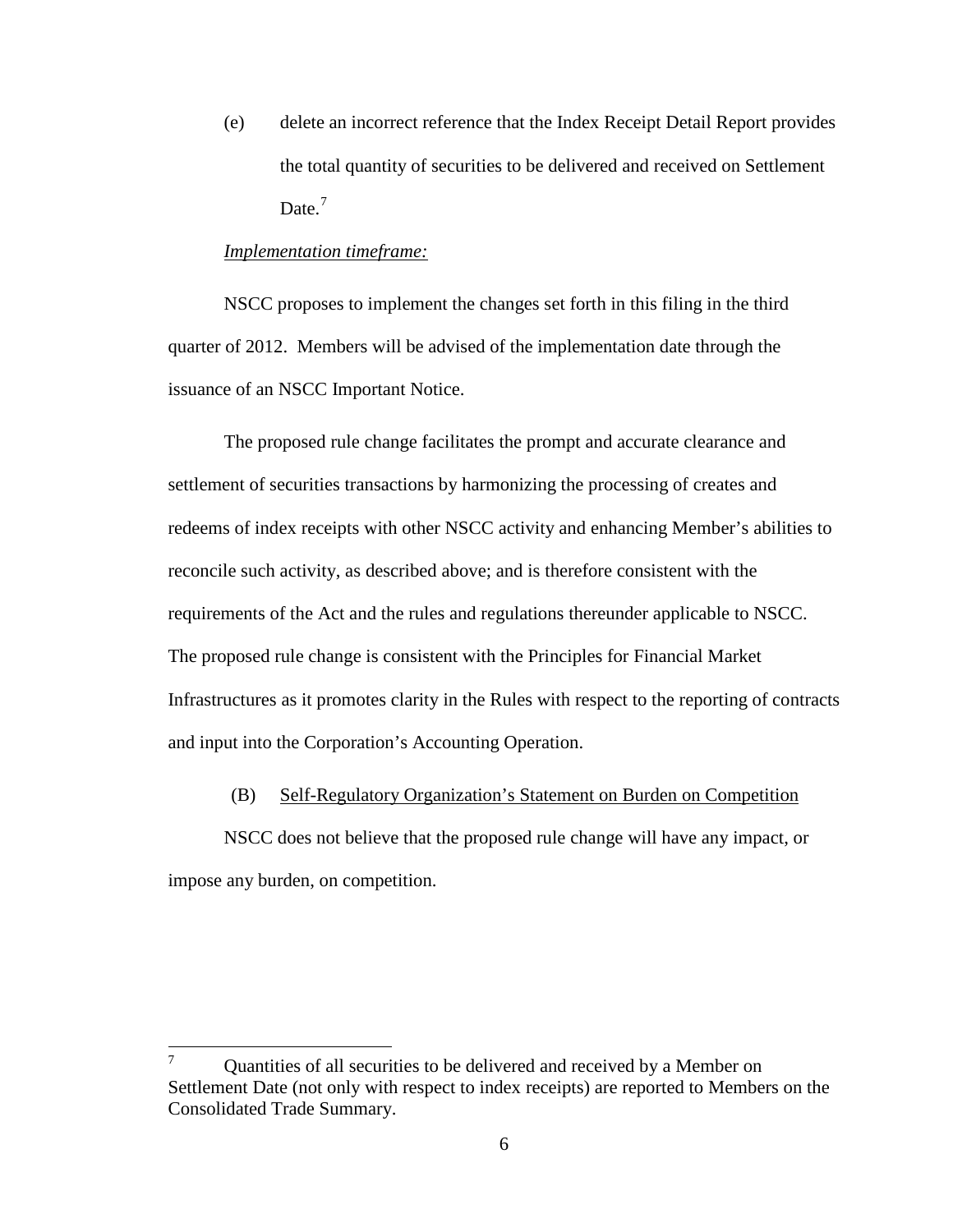## (C) Self-Regulatory Organization's Statement on Comments on the Proposed Rule Change Received from Members, Participants or Others

Written comments relating to the proposed rule change have not yet been solicited or received. NSCC will notify the Commission of any written comments received by NSCC.

# III. Date of Effectiveness of the Proposed Rule Change and Timing for Commission Action

The foregoing rule change has become effective upon filing pursuant to Section  $19(b)(3)(A)(iii)^8$  $19(b)(3)(A)(iii)^8$  of the Act and Rule 1[9](#page-6-1)b-4(f)(4)<sup>9</sup> thereunder. At any time within 60 days of the filing of the proposed rule change, the Commission summarily may temporarily suspend such rule change if it appears to the Commission that such action is necessary or appropriate in the public interest, for the protection of investors, or otherwise in furtherance of the purposes of the Act.

### IV. Solicitation of Comments

Interested persons are invited to submit written data, views, and arguments concerning the foregoing, including whether the proposed rule change is consistent with the Act. Comments may be submitted by any of the following methods:

# Electronic Comments:

- Use the Commission's Internet comment form (http://www.sec.gov/rules/sro.shtml) or
- Send an e-mail to rule-comments@sec.gov. Please include File Number SR-NSCC-2012-07 on the subject line.

<span id="page-6-0"></span><sup>&</sup>lt;sup>8</sup> 15 U.S.C. 78s(b)(3)(A)(iii).

<span id="page-6-1"></span> $^{9}$  17 CFR 240.19b-4(f)(4).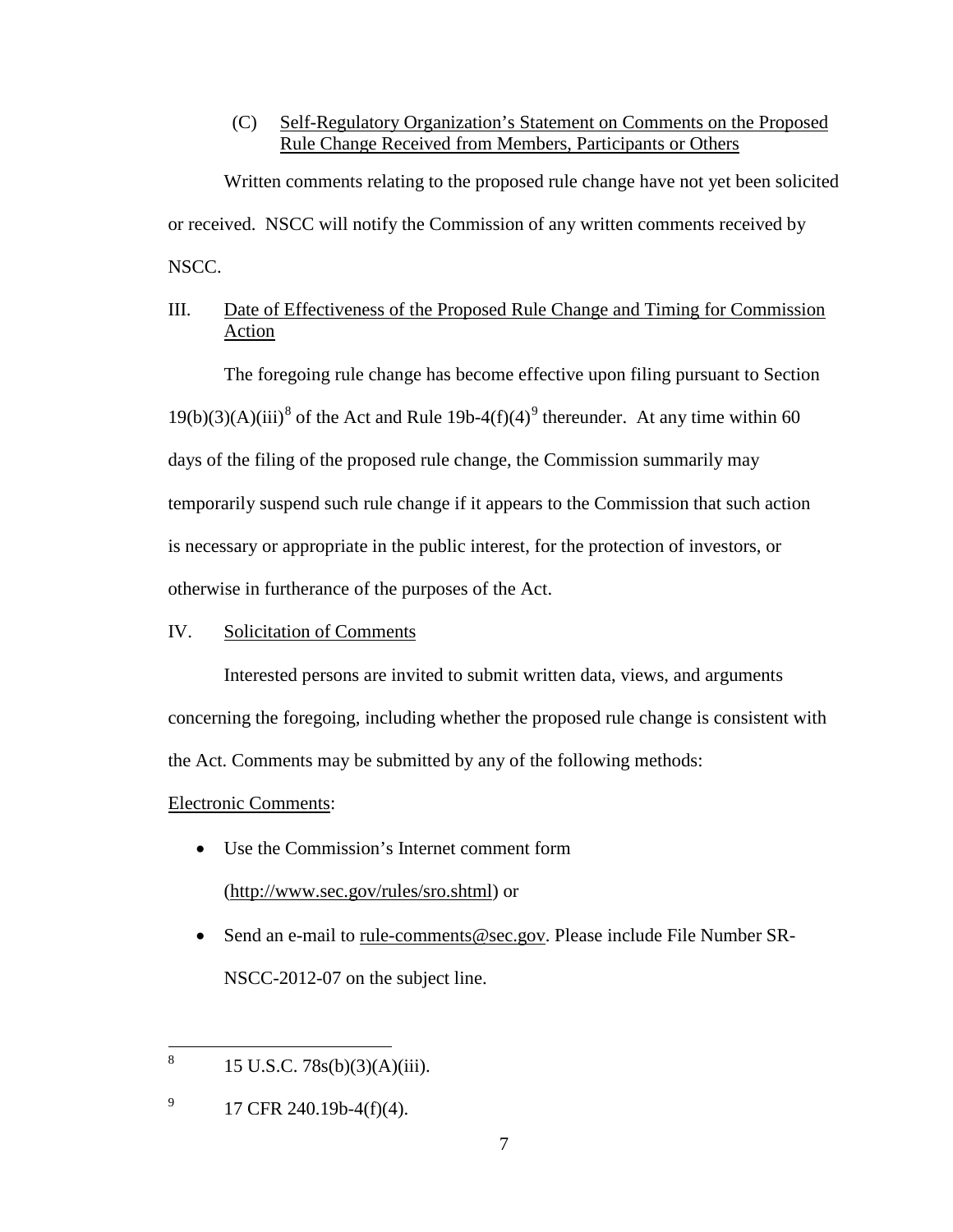#### Paper Comments:

• Send paper comments in triplicate to Elizabeth M. Murphy, Secretary, Securities and Exchange Commission, 100 F Street, N.E., Washington, DC 20549-1090.

All submissions should refer to File Number SR-NSCC-2012-07. This file number should be included on the subject line if e-mail is used. To help the Commission process and review your comments more efficiently, please use only one method. The Commission will post all comments on the Commission's Internet website

(http://www.sec.gov/rules/sro.shtml). Copies of the submission, all subsequent amendments, all written statements with respect to the proposed rule change that are filed with the Commission, and all written communications relating to the proposed rule change between the Commission and any person, other than those that may be withheld from the public in accordance with the provisions of 5 U.S.C. 552, will be available for website viewing and printing in the Commission's Public Reference Section, 100 F Street, N.E., Washington, DC 20549, on official business days between the hours of 10:00 a.m. and 3:00 p.m. Copies of such filings will also be available for inspection and copying at the principal office of NSCC and on NSCC's website (http://www.dtcc.com/downloads/legal/rule\_filings/2012/nscc/SR-NSCC-2012-07.pdf).